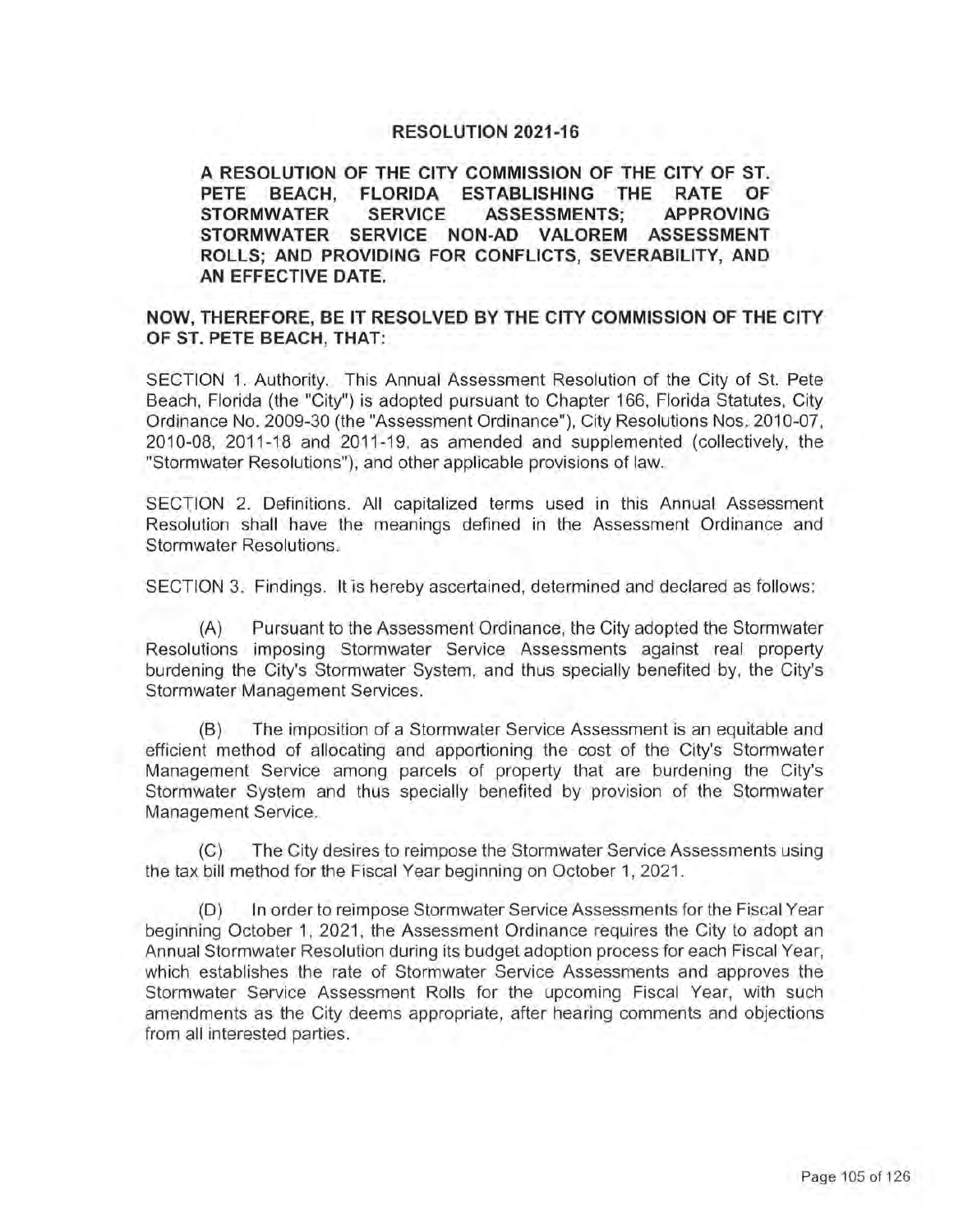(E) The updated Stormwater Service Assessment Rolls have heretofore been made available for inspection by the public, as required by the Assessment Ordinance.

(F) As required by the terms of the Assessment Ordinance, notice of a public hearing has been published and mailed to each property owner whose Stormwater Service Assessment has been increased or which will be charged for the first time and notifying such property owner of the opportunity to be heard. The proof of publication and an affidavit of mailing are attached hereto as EXHIBIT A and B, respectively.

(G) A public hearing has been duly held on September 13, 2021, and comments and objections from all interested persons have been heard and considered as required by the terms of the Assessment Ordinance.

(H) The Stormwater Service Assessments contemplated hereunder are imposed by the City, not the Pinellas County Property Appraiser or the Pinellas County Tax Collector. Any activity of the Pinellas County Property Appraiser or the Pinellas County Tax Collector under the provisions of this Annual Assessment Resolution shall be construed solely as ministerial.

(I) The legislative determinations and findings set forth in the Stormwater Resolutions are hereby ratified, confirmed and incorporated herein by reference.

SECTION 4. Reimposition of Stormwater Service Assessments; Approval of Stormwater Service Assessment Rolls. The Tax Parcels of Assessed Property described in the Stormwater Service Assessment Rolls, as updated, are hereby found to be specially benefited by the City's Stormwater Management Services in the amount of the Stormwater Service Assessments, copies of which were present or available for inspection at the above referenced public hearing and are incorporated herein by reference and are hereby approved. The table below describes the rate of Stormwater Service Assessments approved for Fiscal Year 2022.

| <b>Description</b>            | Fiscal Year Beginning October 1, 2021 |
|-------------------------------|---------------------------------------|
| Tier 1 (fixed) per tax parcel | \$64.32                               |
| Tier 2 (variable) per ERU     | \$119.43                              |

It is hereby ascertained, determined and declared that the estimated revenue to be derived for Fiscal Year 2022 from the imposition of Stormwater Service Assessments at the rates shown above does not exceed the budgeted Stormwater Management Service Costs, which includes a pro rata share of collection and administration costs and amounts necessary to account for the maximum discount for early payment of non-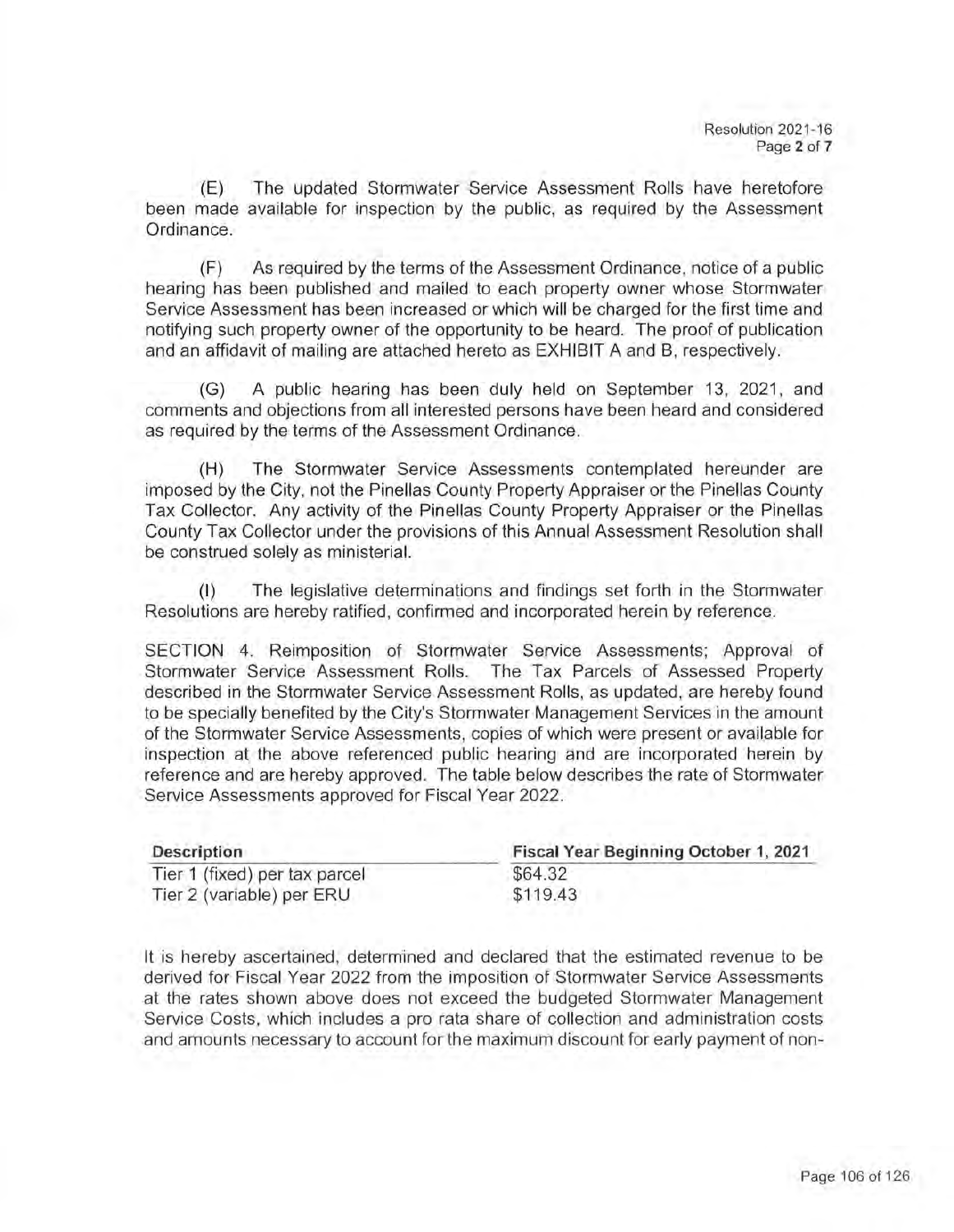ad valorem assessments on the same bill as ad valorem taxes. Stormwater Service Assessments in the amounts set forth in the Stormwater Service Assessment Rolls are hereby levied and reimposed on all Tax Parcels described in the Stormwater Service Assessment Rolls. Adoption of this Annual Stormwater Resolution constitutes a legislative determination that all parcels charged derive a special benefit in a manner consistent with the legislative declarations, determinations and findings as set forth in the Stormwater Resolutions from the City's Stormwater Management Services, and that the Stormwater Service Assessments are fairly and reasonably apportioned among the properties that burden the Stormwater System and thus receive the special benefit.

SECTION 5. Confirmation of Stormwater Resolutions. The Stormwater Resolutions are hereby ratified and confirmed.

SECTION 6. Collection of Stormwater Service Assessments. The Stormwater Service Assessments shall be collected pursuant to the Uniform Assessment Collection Act, as provided in the Assessment Ordinance and the Stormwater Resolutions. The City Manager is hereby authorized and directed to certify and deliver, or cause the certification and delivery of, the Stormwater Service Assessment Rolls for the Stormwater Service Assessments to the Tax Collector by September 15, 2021, in the manner prescribed by the Uniform Assessment Collection Act. The Stormwater Service Assessment Rolls for the Stormwater Service Assessments, as delivered to the Tax Collector, shall be accompanied by a Certificate to Non-Ad Valorem Assessment Roll in substantially the same form as attached hereto as EXHIBIT C.

SECTION 7. Stormwater Service Assessment Liens. Such Stormwater Service Assessments imposed within the City listed on the Stormwater Service Assessments Rolls described in Section 4 hereof shall constitute a lien against assessed property equal in rank and dignity with the liens of all state, county, district or municipal taxes and other non-ad valorem assessments. Except as otherwise provided by law, such lien shall be superior in dignity to all other liens, titles and claims until paid. The lien for Stormwater Service Assessments shall be deemed perfected upon adoption of this Annual Stormwater Resolution. Upon perfection, the lien for Stormwater Service Assessments collected under the Uniform Assessment Collection Act shall attach to the property included on the Stormwater Service Assessments Rolls as of January 1, 2021, the lien date for ad valorem taxes.

SECTION 8. Effect of Adoption of Annual Stormwater Resolution . The adoption of this Annual Stormwater Resolution shall be the final adjudication of the issues presented herein (including, but not limited to, the apportionment methodology, the rate of the special assessments and the adoption of the Stormwater Service Assessments Rolls), unless proper steps shall be initiated in a court of competent jurisdiction to secure relief within 20 days from the effective date of this Annual Stormwater Resolution .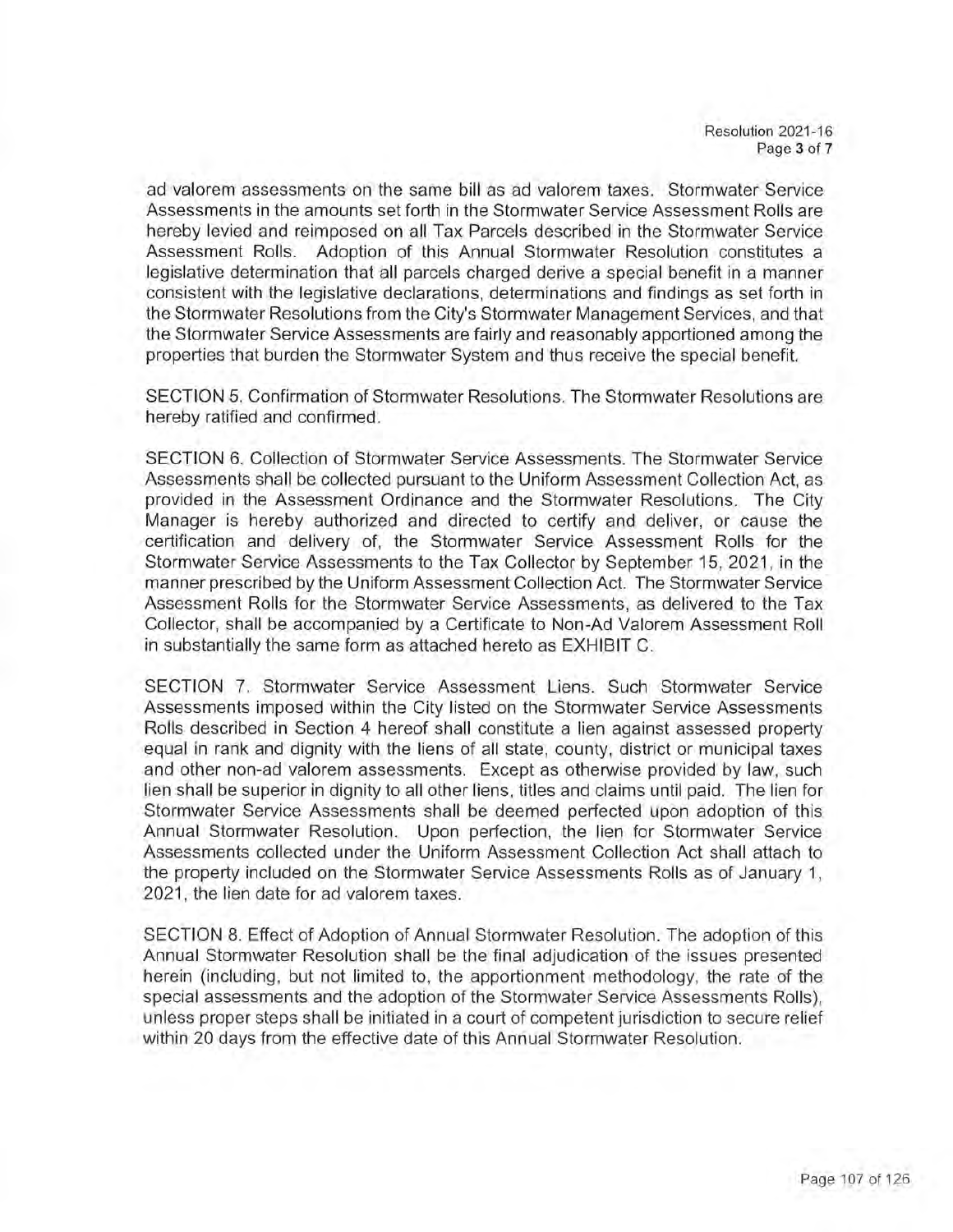SECTION 9. Conflicts. All resolutions or parts thereof in conflict herewith are hereby repealed to the extent of such conflict.

SECTION 10. Severability. If any clause, section, other part or application of this Annual Stormwater Resolution is held by any court of competent jurisdiction to be unconstitutional or invalid, in part or by application, it shall not affect the validity of the remaining portions or applications of this Annual Stormwater Resolution .

**PASSED AND APPROVED BY THE CITY COMMISSION OF THE CITY OF ST. PETE BEACH, FLORIDA, THIS** 15 DAY OF SEDEMICK, 2021.

> CITY COMMISSION, CITY OF ST. PETE BEACH, FLORIDA.

Alan Johnson, Mayor

ATTEST: AMBRITTING

APPROVED AS TO FORM AND LEGAL SUFFICIENCY:

,

Andrew Dickman, City Attorney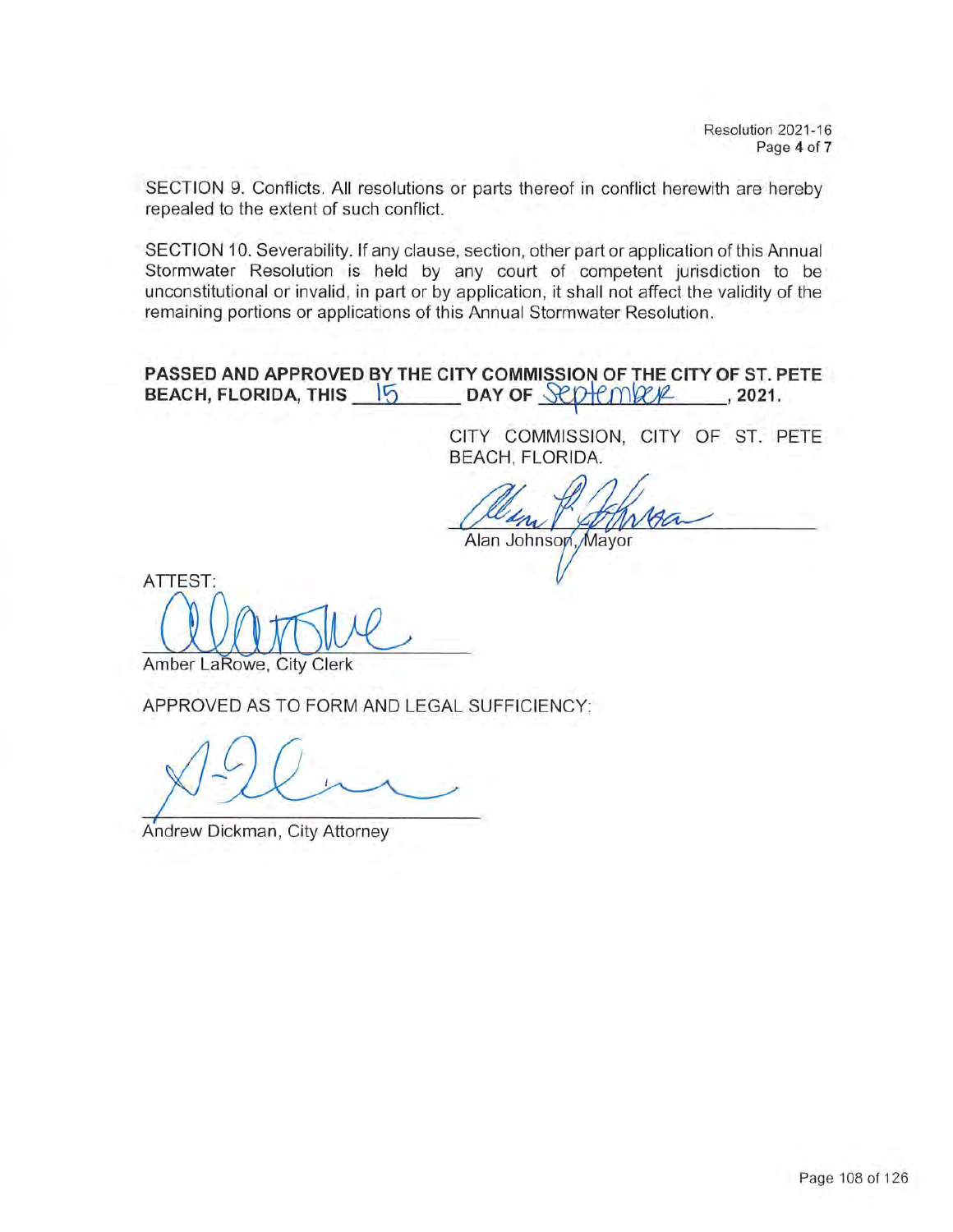Resolution 2021-16 Page **5** of **7** 

# **EXHIBIT A PROOF OF PUBLICATION**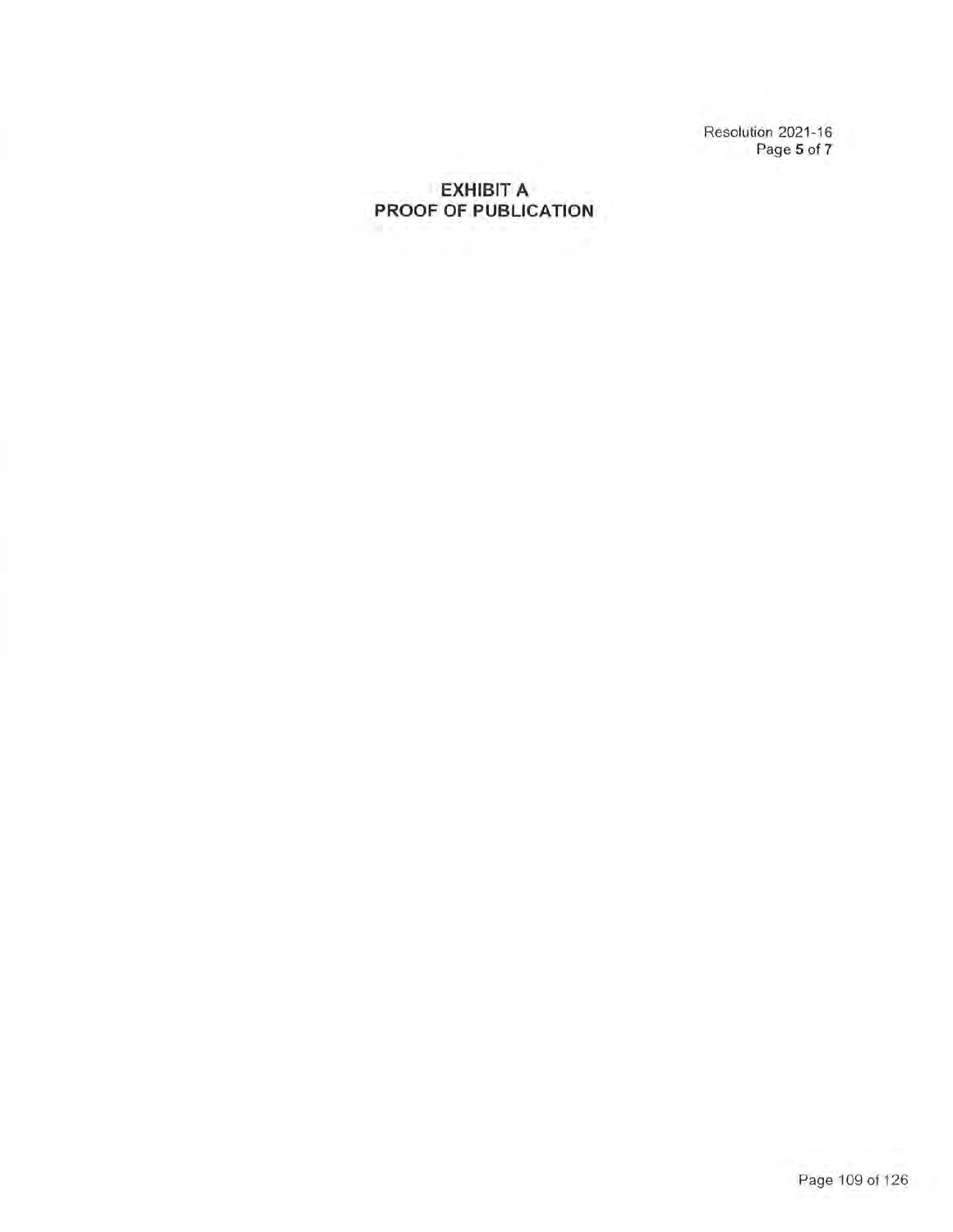LEGAL NOTICE

# **NOTICE OF HEARING TO IMPOSE AND PROVIDE FOR COLLECTION OF STORMWATER RELATED NON-AD VALOREM SPECIAL ASSESSM IN THE CITY OF ST. PETE BEAC**

The City Commission (the "Commission") of the City of St. Pete Beach (the "City") considering adoption of an Annual Assessment Resolution for Fiscal Year 2022 pertaining<br>to the annual special assessments against (as parcels within the City limits to fund costs<br>associated with the City's stormwater syste associated with the City's stormwater system, and (2) an amount based upon the amount of impervious area attributable to each parcel as measured by ''Equivalent Residential Units'' (ERUs) imposed to fund the variable costs associated with the City's stormwater system. A more specific description of the stormwater assessments, the method of computing the assessment for each tax parcel, together with a mitigation credit procedure providing for limited reduction in the amount of the assessment for property owners with certain private stormwater mitigation facilities, are set forth in City Resolution No. 2010-07, 2010- 08, 2011-18, and 2011-19, as amended and supplemented (collectively, the "Storn Resolutions").

The Commission will hold a public hearing at 6:00 p.m., or as soon thereafter as the matter may be heard, on September 13, 2021 tor the purposes of receiving public comment on the proposed assessments and considering a resolution approving stormwater non-ad valorem assessment rolls. If imposed, the stormwater assessments for Fiscal Year 2022 and each fiscal year thereafter will be collected on the annual property tax bill issued each November by the Pinellas County Tax Collector, in which case failure to pay the stormwater assessment will cause a tax certificate to be issued against the property which may result in a loss of title.

### Hearing date/location: **September 13, 2021**  City Hall Commission Chambers 155 Corey Avenue, St. Pete Beach, FL 33706

All affected property owners are invited to attend and participate in the September 13, 2021 public hearing and may also file written objections with the City Commission prior to or during the hearing. Anyone wishing to appeal a decision made by the Commission with<br>respect to any matter considered at the hearing will need a record of the proceedings and<br>may need to ensure that a verbatim record is mad upon which the appeal Is made.

The stormwater assessment will be imposed at a maximum rate of \$64.32 per tax parcel for tier 1 plus \$119.43 per equivalent residential unit or "EAU" for tier 2. Such amounts include a pro rata share of administrative and collection costs associated with the stormwate assessments (including fees imposed by the property appraiser and lax. collector) and have been increased to account for the maximum discount for early payment of non-ad valorem sessments on the same bill as ad valorem taxes. The stormwater assessment is an annual assessment which will continue from year to year. Until paid, the stormwater assessment will constitute a lien against assessed property equal in rank and dignity with the liens of all state, county, district, or municipal taxes and other non-ad valorem assessments.

Copies of the Stormwater Resolutions, the Annual Assessment Resolution and the preliminary stormwater non-ad valorem assessment roll are available for inspection at the Finance Office, located at City Hall, 155 Corey Avenue, St. Pete Beach, Florida.

Questions concerning the proposed assessment should be directed to the City's Finance Department at (727) 363-9250.

PERSONS WITH DISABILITIES NEEDING ASSISTANCE TO PARTICIPATE IN ANY OF THESE PROCEEDINGS SHOULD CONTACT THE CITY CLERK'S OFFICE AT LEAST 48 HOURS IN ADVANCE OF THE MEETINGS AT (727) 363-9220.

**CITY OF ST. PETE BEACH, FLORIDA** 

Prepared by: Vincent Tenaglia, Assistant City Manager/Finance Director Submitted by: Amber LaRowe, City Clerk 9/01/2021 00001798034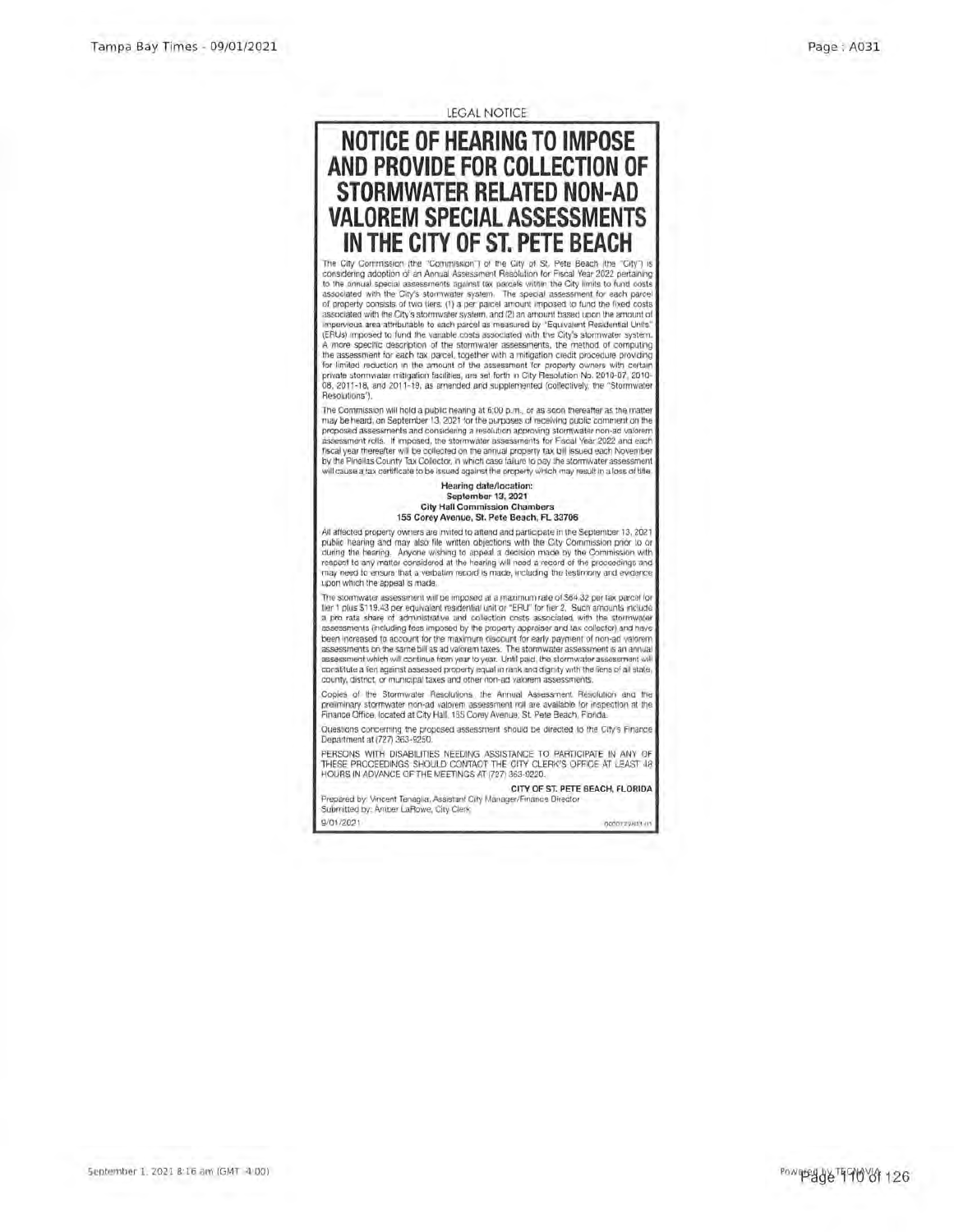# **EXHIBIT B AFFIDAVIT OF MAILING -STATE OF FLORIDA, PINELLAS COUNTY**

BEFORE ME, the undersigned authority, personally appeared Vincent M. Tenaglia, who, after being duly sworn, deposes and say:

I, Vincent Tenaglia, have been designated by the City of St. Pete Beach, Florida, to mail the notices required by Sections 2.06 and 2.08 of City Ordinance 2009-30 (the "Assessment Ordinance"). On or before August 20, 2021, I mailed or directed the mailing of, a notice in accordance with Sections 2.06 and 2.08 of the Assessment Ordinance by first class mail, to each owner of property included on the Stormwater Service Assessment Rolls in conformance with the requirements of the Assessment Ordinance, at the address shown on the real property assessment tax roll maintained by the Pinellas County Property Appraiser for the purpose of the levy and collection of ad valorem taxes. An exemplary form of such notice is attached hereto.

FURTHER AFFIANTS SAYETH NOT.

Vincent M. Tenaglia, Affiant

**Sworn to (or affirmed) and subscribed before me by means of lE- physical presence or □ online notarization, this**  $\frac{21^{5k}}{k}$  day of  $\frac{5k}{k}$  *term <code>pucree</code>, 2021, by* **(name of person making statement).** 

**(NOT ARY SEAL)** 

nature of∕Notary Public



 $10118$ 

**Name of Notary (typed, printed, or stamped)** 

li **Personally Known or** □ **Produced Identification Type of Identification Produced:** \_\_\_\_\_\_\_\_\_\_\_\_\_\_\_\_\_\_\_\_